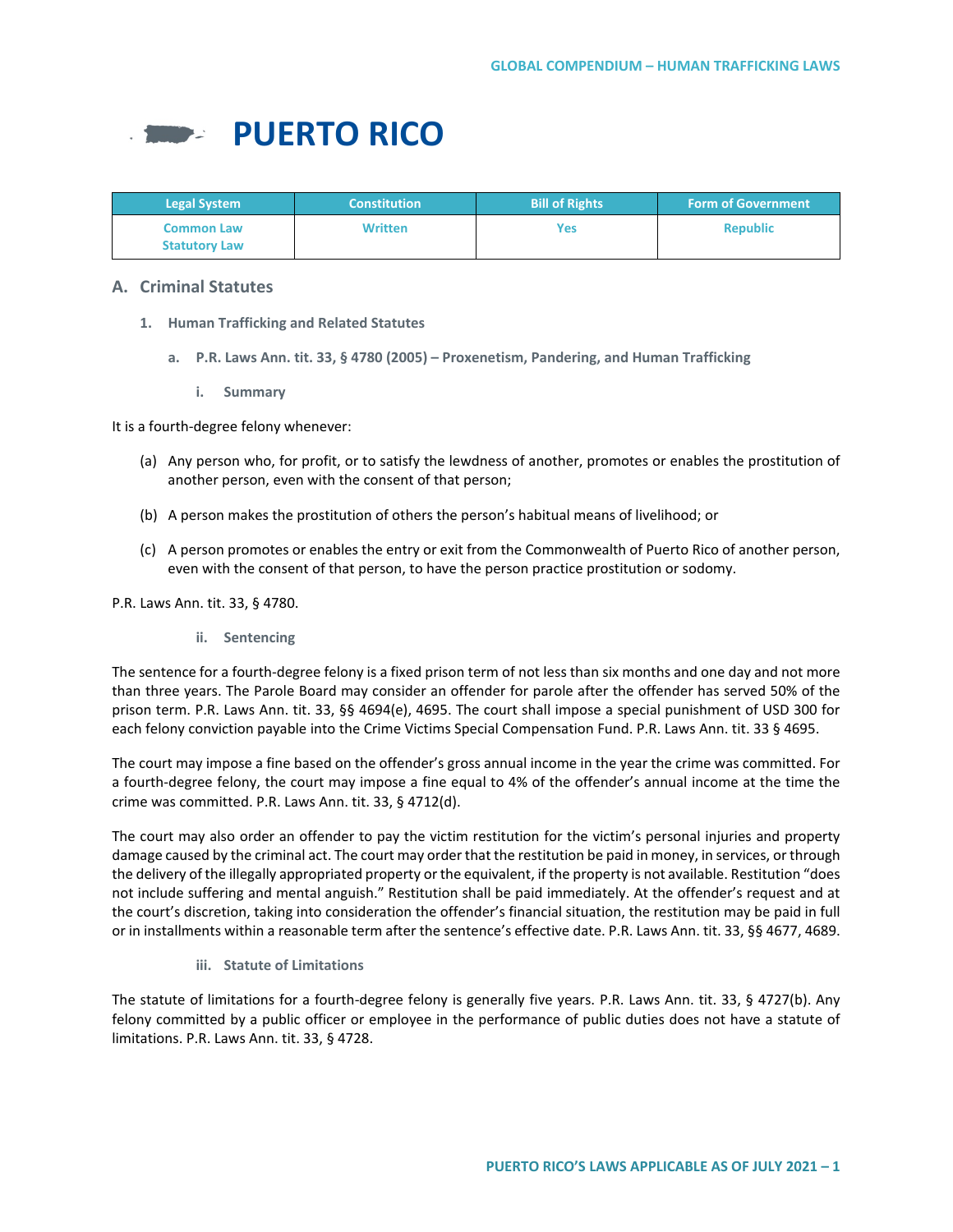- **b. P.R. Laws Ann. tit. 33, § 4781 (2005) – Aggravated Proxenetism, Pandering, and Human Trafficking**
	- **i. Summary**

A person who commits the crime described in P.R. Laws Ann. tit. 33, § 4780 (proxenetism, pandering, and human trafficking) is guilty of a third-degree felony:

- (a) If the victim has not attained 18 years of age.
- (b) When there is deceit, violence, abuse of authority, or any means of intimidation or coercion.
- (c) If the perpetrator is an ascendant, descendent, spouse, sibling, or guardian or the person has charge of the education, guardianship, or custody of the victim.
- (d) If the prostitution or sodomy of more than one person is promoted or enabled.

P.R. Laws Ann. tit. 33, § 4781.

**ii. Sentencing**

The sentence for a third-degree felony is imprisonment for not less than three years and one day and not more than eight years. The Parole Board may consider an offender for parole after the offender has served 60% of the prison term. P.R. Laws Ann. tit. 33, § 4694(d). The court shall impose a special punishment of USD 300 for each felony conviction payable into the Crime Victim Special Compensation Fund. P.R. Laws Ann. tit. 33, § 4695.

The court may impose a fine based on the offender's gross annual income in the year the crime was committed. For a third-degree felony, the court may impose a fine equal to 6% of the offender's annual income at the time the crime was committed. P.R. Laws Ann. tit. 33, § 4712(c).

The court may also order an offender to pay restitution to the victim for the victim's personal injuries and property damage caused by the criminal act. The court may order that the restitution be compensated in money, in services, or through the delivery of the illegally appropriated property or the equivalent, if the property is not available. Restitution does not include compensation for suffering and mental anguish. Restitution shall be paid immediately. At the offender's request and at the court's discretion, taking into consideration the offender's financial situation, it may be paid in full or in installments within a reasonable term after the sentence's effective date. P.R. Laws Ann. tit. 33, §§ 4677, 4689.

#### **iii. Statute of Limitations**

The statute of limitations for a third-degree felony is generally five years. P.R. Laws Ann. tit. 33, § 4727(b). Any felony committed by a public officer or employee in the performance of public duties does not have a statute of limitations. P.R. Laws Ann. tit. 33, § 4728.

- **c. P.R. Laws Ann. tit. 33, § 4794 (2005) – Slavery**
	- **i. Summary**

A person who exercises the right of ownership over another person is guilty of a third-degree felony. P.R. Laws Ann. tit. 33, § 4794.

**ii. Sentencing**

The sentence for a third-degree felony is imprisonment of not less than three years and one day and not more than eight years. The Parole Board may consider an offender for parole after the offender has served 60% of the term of imprisonment. P.R. Laws Ann. tit. 33, § 4694(d). The court shall impose a special punishment of USD 300 for each felony conviction payable into the Crime Victim Special Compensation Fund. P.R. Laws Ann. tit. 33, § 4695.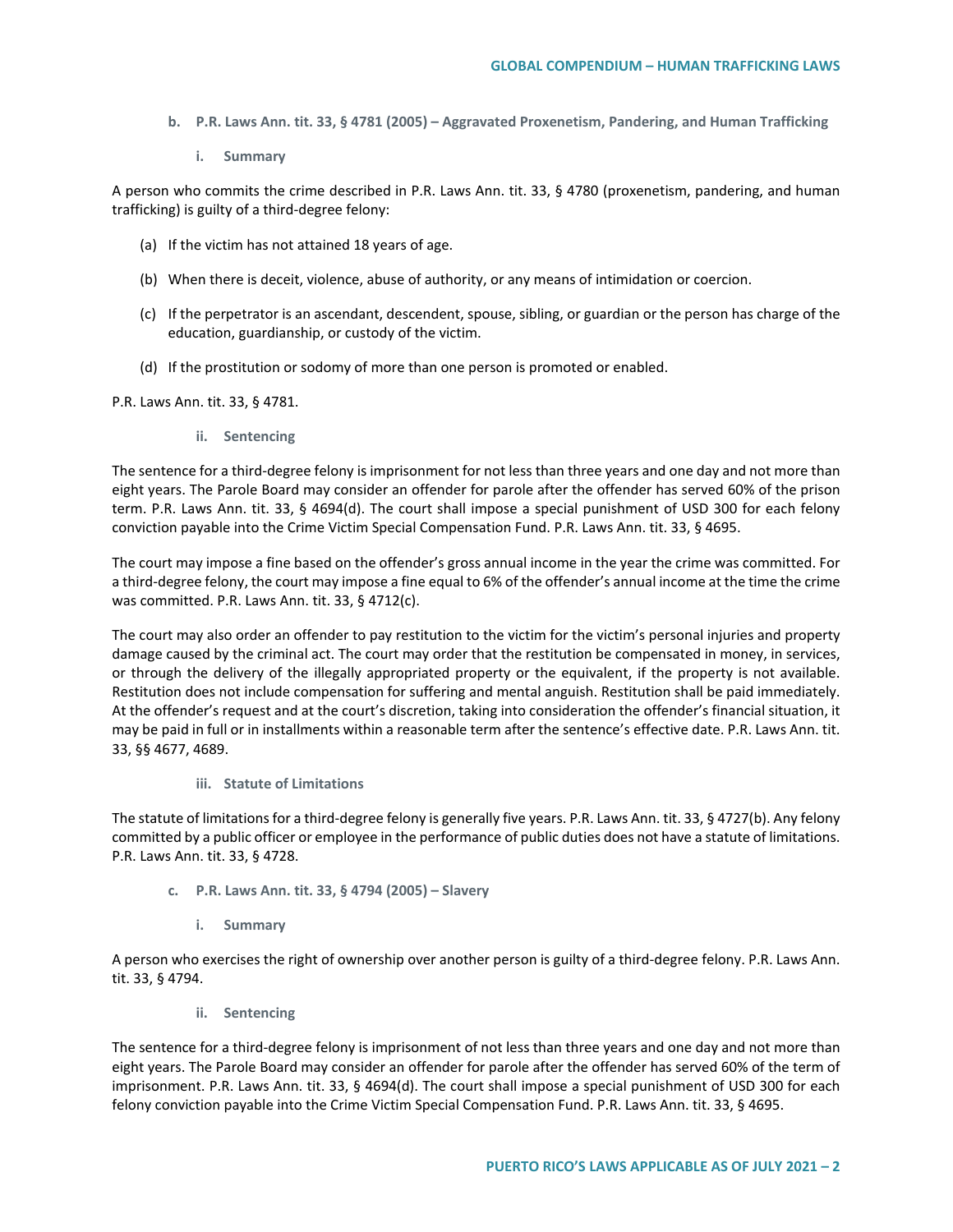The court may impose a fine based on the offender's gross annual income in the year the crime was committed. For a third-degree felony, the court may impose a fine equal to 6% of the offender's annual income at the time the crime was committed. P.R. Laws Ann. tit. 33, § 4712(c).

The court may also order an offender to pay the victim restitution for the victim's personal injuries and property damages caused by the criminal act. The court may order that the penalty of restitution be compensated in money, in services, or through the delivery of the illegally appropriated property or the equivalent, if the property is not available. Restitution does not include compensation for suffering and mental anguish. Restitution shall be paid immediately. At the offender's request and at the court's discretion, taking into consideration the offender's financial situation, it may be paid in full or in installments within a reasonable term after the sentence's effective date. P.R. Laws Ann. tit. 33, §§ 4677, 4689.

## **iii. Statute of Limitations**

The statute of limitations for a third-degree felony is generally five years. P.R. Laws Ann. tit. 33, § 4727(b). Any felony committed by a public officer or employee in the performance of public duties does not have a statute of limitations. P.R. Laws Ann. tit. 33, § 4728.

- **d. P.R. Laws Ann. tit. 33, § 4934 (2005) – Crimes Against Humanity**
	- **i. Summary**

A crime against humanity occurs when any act specified in the statute, including slavery or sexual slavery, is committed as part of a general or systematic attack against a civil population. P.R. Laws Ann. tit. 33, § 4934(1)(c), (g). A person who commits a crime against humanity in the modality of rape, sexual slavery, forced prostitution, forced pregnancy, forced sterilization, or other sexual abuse of comparable seriousness is guilty of a first-degree felony. P.R. Laws Ann. tit. 33, § 4934(1)(g). A person who commits a crime against humanity in the other modalities specified by the statute (including slavery) is guilty of a second-degree felony. P.R. Laws Ann. tit. 33, § 4934(1)(c).

"Slavery" for these purposes means "the exercise of the attributes of ownership over a person or group of persons, including the exercise of said attributes [the attributes of ownership over a person or group of persons] in the trafficking of persons, particularly women and children." P.R. Laws Ann. tit. 33, § 4934(2)(b).

**ii. Sentencing**

The sentence for a first-degree felony is "imprisonment in natural years of ninety-nine (99) years." P.R. Laws Ann. tit. 33, § 4694(a). The Parole Board may consider an offender for parole after the offender has served 25 years or 10 years in the case of a minor tried and convicted as an adult. P.R. Laws Ann. tit. 33, § 4694(a). A sentence for a seconddegree felony is imprisonment for a fixed term of not less than eight years and one day and not more than 15 years. P.R. Laws Ann. tit. 33, § 4694(b). The court shall impose a special punishment of USD 300 for each felony conviction payable into the Crime Victim Special Compensation Fund. P.R. Laws Ann. tit. 33, § 4695.

The court may impose a fine based on the offender's gross annual income in the year the crime was committed. For a first-degree felony, the court may impose a fine equal to 10% of the offender's annual income at the time the crime was committed. P.R. Laws Ann. tit. 33, § 4712(a). For a second-degree felony, the court may impose a fine equal to 8% of the offender's annual income at the time the crime was committed. P.R. Laws Ann. tit. 33, § 4712(b).

The court may also order the offender to pay restitution to the victim for the victim's personal injuries and property damages caused by the criminal act. The court may order that restitution be compensated in money, in services, or through the delivery of the illegally appropriated property or the equivalent, if the property is not available. Restitution does not include compensation for suffering and mental anguish. Restitution shall be paid immediately. At the offender's request and at the court's discretion, taking into consideration the offender's financial situation, it may be paid in full or in installments within a reasonable term after the sentence's effective date. P.R. Laws Ann. tit. 33, §§ 4677, 4689.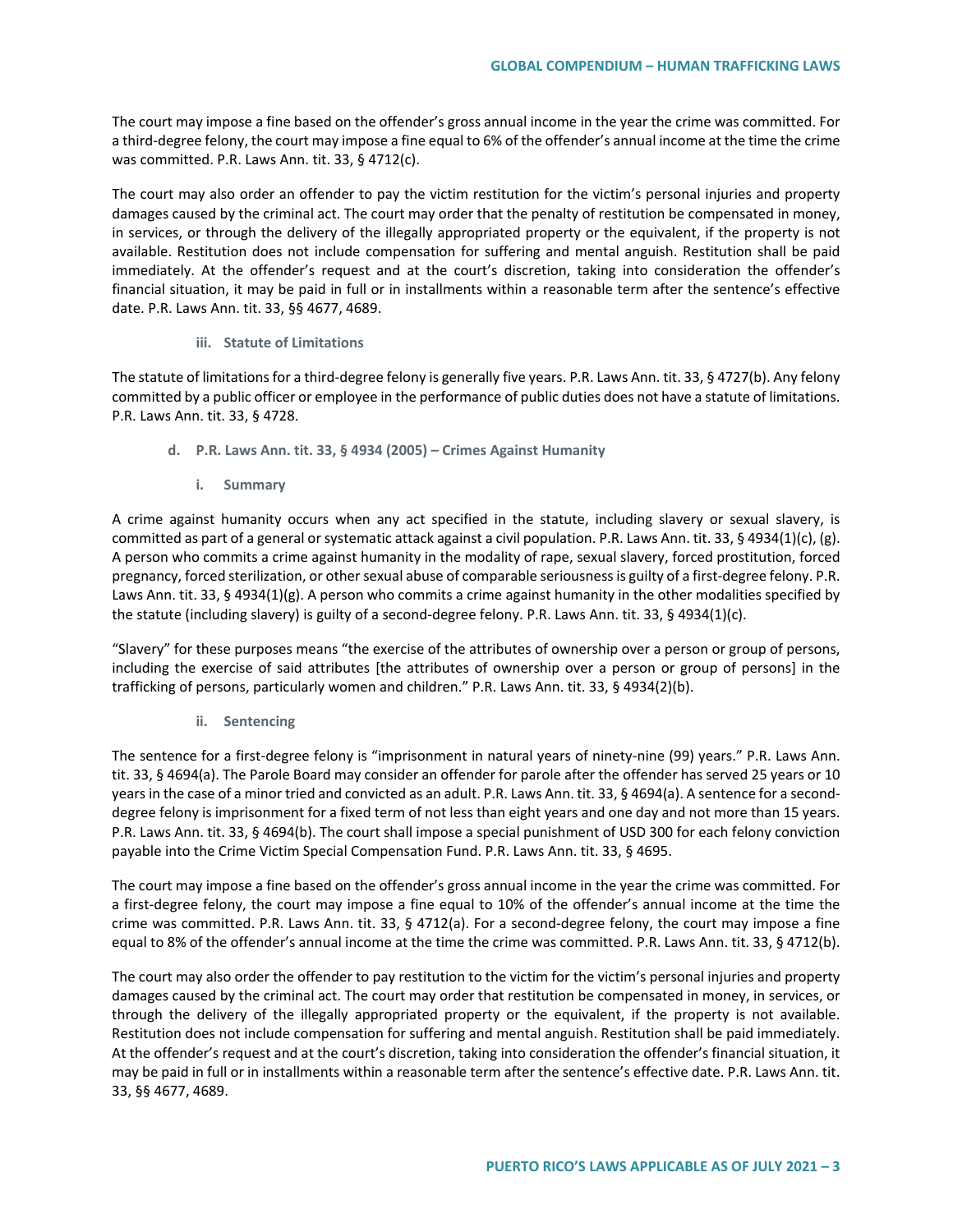**iii. Statute of Limitations**

There is no statute of limitations for a felony of the first degree or for the offense of a crime against humanity. P.R. Laws Ann. tit. 33, § 4728.

**2. Online Child Sexual Exploitation and Child Pornography Offenses**

P.R. Laws Ann. tit. 1, §§ 541–549 – Citizen's Bill of Rights on Obscenity and Child Pornography

- P.R. Laws Ann. tit. 1, § 542 Definitions
- P.R. Laws Ann. tit. 1, § 542 Applicability
- P.R. Laws Ann. tit. 1, § 543 Radio, Computer and Television Without Obscenity and Child Pornography
- P.R. Laws Ann. tit. 1, § 544 Right to Know the Laws on Child Pornography and Obscenity
- P.R. Laws Ann. tit. 1, § 545 Right to Know Available Remedies
- P.R. Laws Ann. tit. 1, § 546 Right to Prohibit Obscene Material and Child Pornography
- P.R. Laws Ann. tit. 1, § 547 Transmission of Indecent Material
- P.R. Laws Ann. tit. 1, § 548 Education on the Harmful Effect of Obscenity and Child Pornography
- P.R. Laws Ann. tit. 1, § 549 Implementation of This Chapter
- P.R. Laws Ann. tit. 33, § 4782 Crimes Against Sexual Indemnity, Definitions

P.R. Laws Ann. tit. 33, § 4783 – Sending, Transporting, Sale, Distribution, Publishing, Exhibiting or Possessing Obscene Material

- P.R. Laws Ann. tit. 33, § 4784 Obscene Shows
- P.R. Laws Ann. tit. 33, § 4785 Production of Child Pornography
- P.R. Laws Ann. tit. 33, § 4786 Possession and Distribution of Child Pornography
- P.R. Laws Ann. tit. 33, § 4787 Use of a Minor for Child Pornography
- P.R. Laws Ann. tit. 33, § 4788 Exhibition and Sale of Material Injurious to Minors
- P.R. Laws Ann. tit. 33, § 4789 Propaganda of Obscene or Child Pornography Material
- P.R. Laws Ann. tit. 33, § 4790 Conditional Sale or Distribution
- P.R. Laws Ann. tit. 33, § 4791 Transmission or Retransmission of Obscene or Child Pornography Material

P.R. Laws Ann. tit. 33, § 4792 – Seizure of Property or Interest Acquired in Violation of any Crime Against Sexual Indemnity

P.R. Laws Ann. tit. 33, § 4793 – Destruction of Material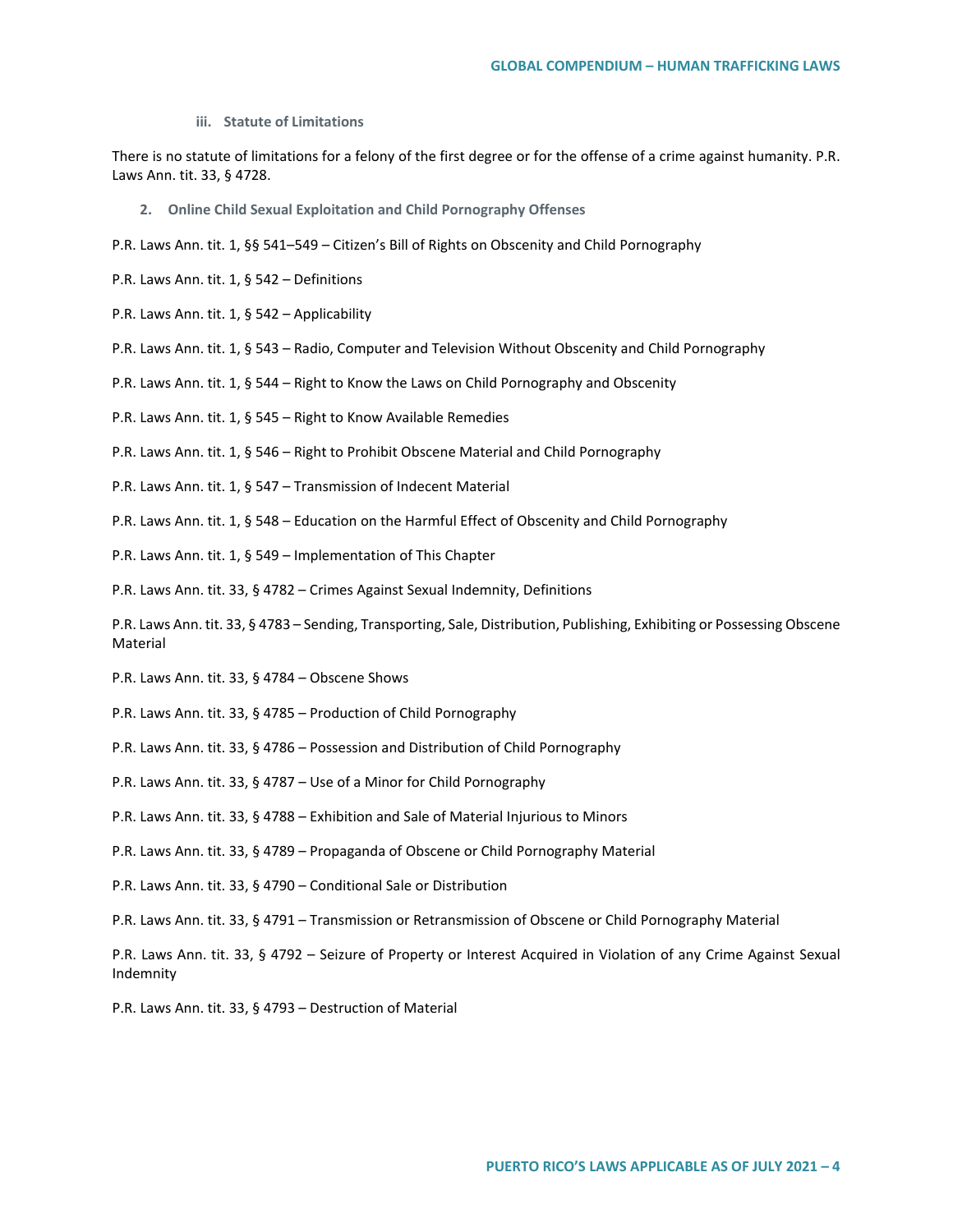**3. P.R. Laws Ann. tit. 4, § 536 (2004) – Registry of Persons Convicted of Violent Sexual Crimes and Child Abuse**

Any person convicted of human trafficking for sexual purposes when the victim is a minor and certain other offenses must register on the Registry of Persons Convicted of Sex Offenses and Child Abuse. P.R. Laws Ann. tit. 4, § 536.

## **B. Civil Liability Statutes**

No statute authorizing a civil lawsuit for human trafficking victims was found.

### **C. Additional Statutes Specific to Human Trafficking**

**1. P.R. Laws Ann. tit. 1, § 5279 (2015) – Human Trafficking Awareness and Prevention Month**

February of each year is designated as "Human Trafficking Awareness and Prevention Month in the Commonwealth of Puerto Rico." The Department of Education and the Department of the Family are in charge of educating, informing, and raising awareness of the consequences and prevention of human trafficking through fairs, workshops, seminars, presentations, and prevention programs.

**2. P.R. Laws Ann. tit. 29, §§ 250** *et seq***. – Puerto Rico Minimum Wage, Vacation, and Sick Leave Act; Civil Lawsuit** 

An employee who receives compensation for their work less than prescribed by Puerto Rico laws, a collective bargaining agreement, or an individual work contract may bring a civil lawsuit to recover unpaid wages, vacation, and sick leave. A successful employee is entitled to an amount equal to the unpaid wages, vacation, and sick leave as additional compensation, as well as interest, costs, and attorney's fees. P.R. Laws Ann. tit. 29, § 250i. An employer in violation of the Puerto Rico Minimum Wage, Vacation and Sick Leave Act may be subject to a prosecution for a misdemeanor and a fine and imprisonment. P.R. Laws Ann. tit. 29 § 250g.

More information is available at: [https://www.dol.gov/agencies/whd/flsa/puerto-rico.](https://www.dol.gov/agencies/whd/flsa/puerto-rico)

**3. P.R. Laws Ann. tit. 34, § 4006 (2011) – Persons Subject to Sampling**

DNA may be collected from persons arrested for committing or attempting to commit: (1) proxenetism, pandering, and human trafficking, and (2) aggravated proxenetism, pandering, and human trafficking. P.R. Laws Ann. tit. 34, § 4006.

**4. P.R. Laws Ann. tit. 25 § 3694 (2017) – Special Investigations Bureau; Jurisdiction**

The Special Investigations Bureau has concurrent jurisdiction over human trafficking, child pornography, and child abduction. P.R. Laws Ann. tit. 25, § 3694.

**5. P.R. Laws Ann. tit. 31 § 634 (2018) – Grounds for Terminating, Restricting, or Suspending Parental Rights.**

The grounds for terminating, restricting, or suspending parental rights include conduct which, if criminally prosecuted, would constitute proxenetism, pandering, and aggravated human trafficking under Puerto Rico law or having been convicted of any of those offenses. P.R. Laws Ann. tit. 31, § 634.

#### **D. Significant Cases**

No significant cases were found regarding Puerto Rico's human trafficking statutes.